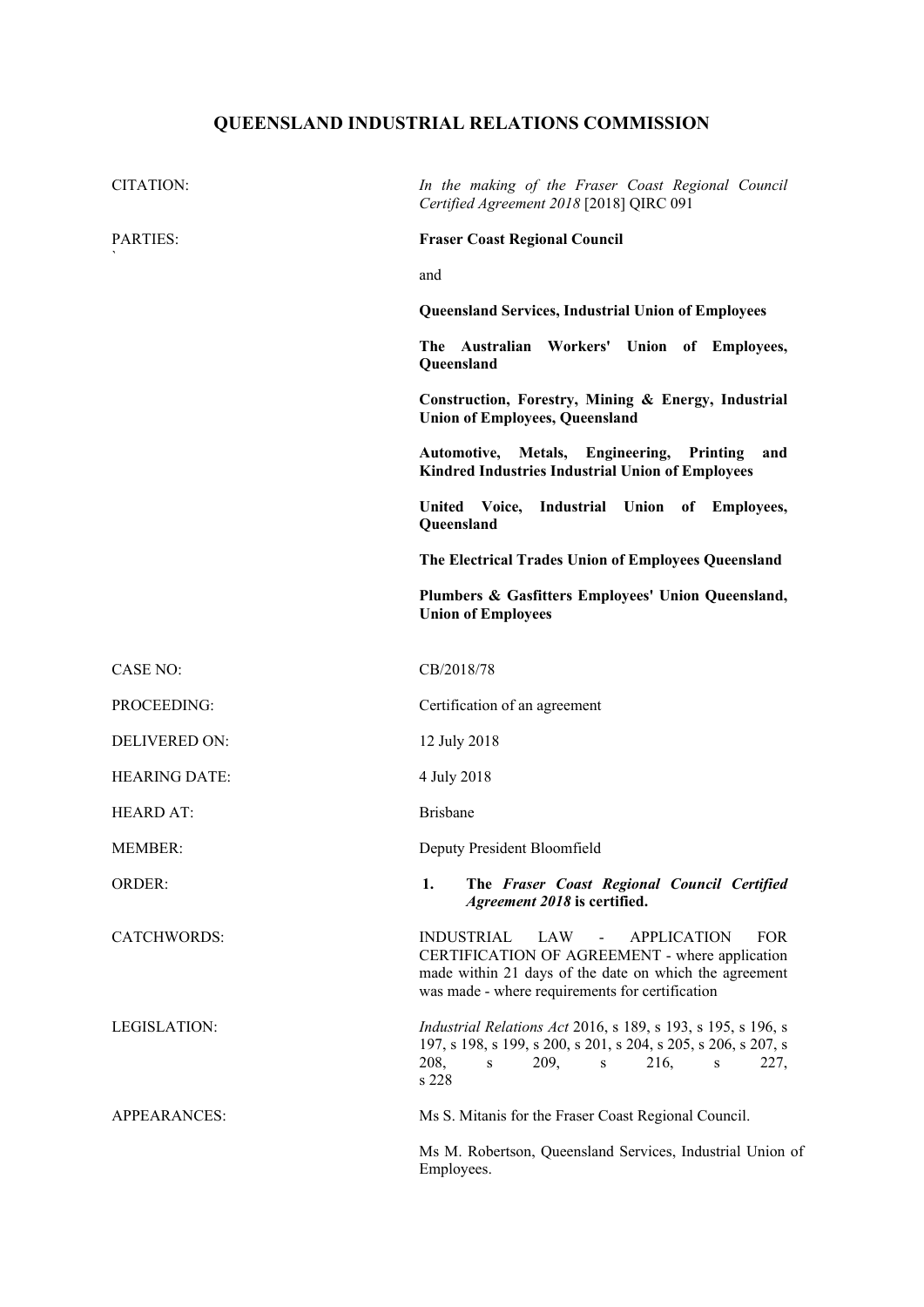Ms K. Fiedler, Automotive, Metals, Engineering, Printing and Kindred Industries Industrial Union of Employees.

## **Reasons for Decision**

- [1] The Fraser Coast Regional Council has made an application to certify an agreement pursuant to section 189 of the *Industrial Relations Act* 2016. As required by s 189(3) of the Act, the application was made within 21 days of the date on which the agreement was made. The agreement is between the Fraser Coast Regional Council and the following employee organisations:
	- Queensland Services, Industrial Union of Employees (QSU);
	- The Australian Workers' Union of Employees, Queensland (AWU);
	- Construction, Forestry, Mining & Energy, Industrial Union of Employees, Queensland (CFMEU);
	- Automotive, Metals, Engineering, Printing and Kindred Industries Industrial Union of Employees (AMEPKU);
	- United Voice, Industrial Union of Employees, Queensland (UV);
	- The Electrical Trades Union of Employees Queensland (ETU); and
	- Plumbers & Gasfitters Employees' Union Queensland, Union of Employees (PGEU).
- [2] The agreement is to apply to Fraser Coast Regional Council and all of its employees for whom classifications and rates of pay are prescribed in the agreement.
- [3] In proceedings on 4 July 2018 the Commission as presently constituted certified the agreement.
- [4] I note that the agreement is signed by the QSU, AWU, CFMEU, AMEPKU, PGEU and UV. Although the agreement has not been signed by the ETU, I am satisfied that all the parties to the agreement have agreed on the terms and that the unions have been provided with an opportunity to sign.<sup>1</sup>
- [5] In certifying the agreement, the Commission recognises that<sup>2</sup> each relevant requirement under subdivision 2 of Division 2 of Part 5 of the Act has been satisfied;<sup>3</sup> and, that there

<sup>1</sup> *Industrial Relations Act* 2016, s 196(1)(b).

 $2$  Ibid s 193(1)(a)-(b).